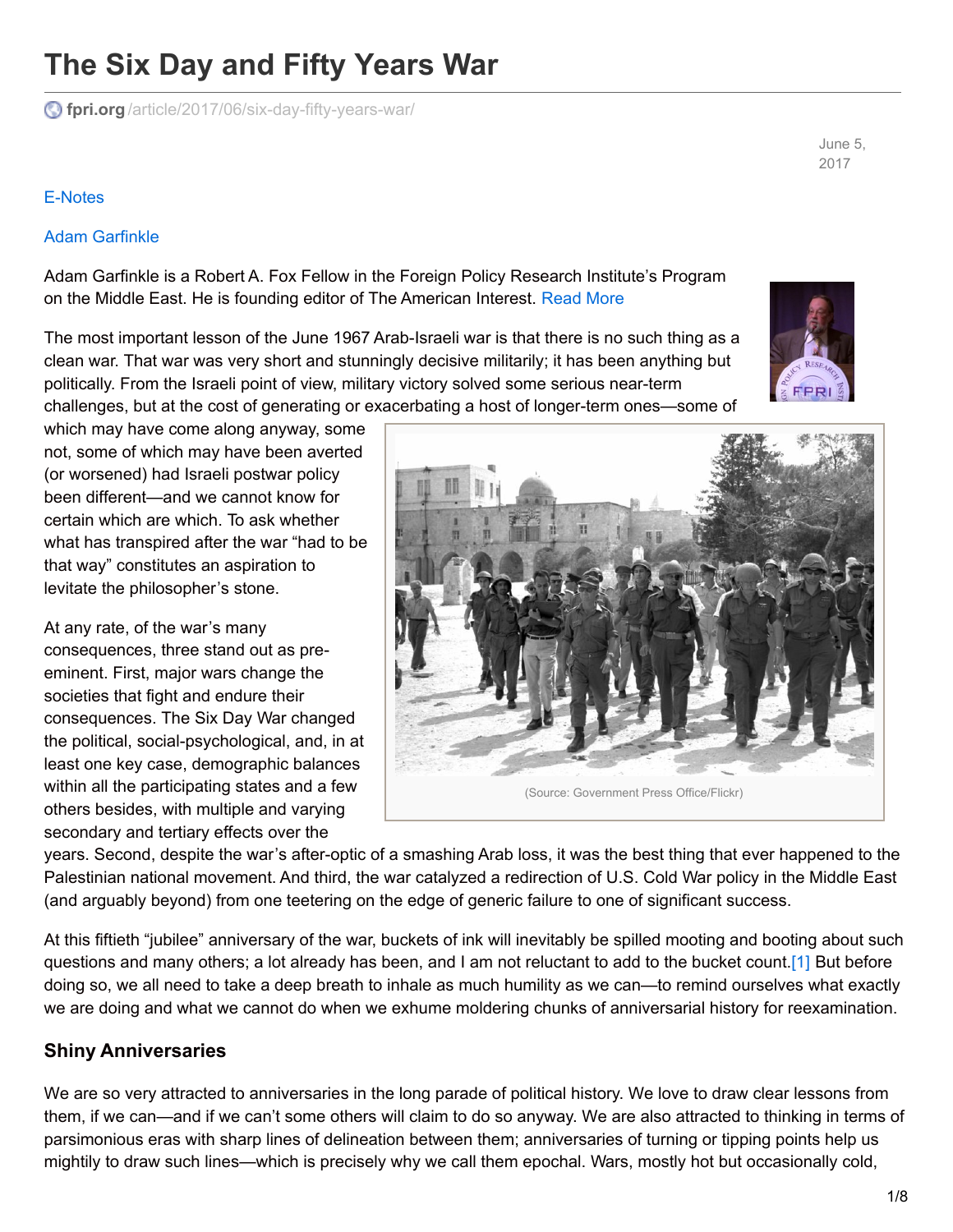figure centrally in the pantheon of such points.

The June 1967 Arab-Israeli War is all but universally considered to be epochal in this sense, so the recent ink flow is no wonder as journalists, scholars, memoirists, and others look for lessons and insight as to how those supposed sharp lines that divide eras were drawn. The subtitle of a new book furnishes a case in point: "The Breaking of the Middle East.["\[2\]](#page-7-1)

<span id="page-1-0"></span>There is a problem here—at least one, arguably more than one. Without yet having read this book, I cannot say for sure that this subtitle is not magnificently meaningful. But I can say for sure that it puzzles me. What does it mean to say that a region of the world is "broken"? Does it imply that before the 1967 Middle East War the region was somehow whole, a description that implies adjectives such as peaceful, stable, and nestled in the warm logic of a benign cosmos; and suggests that regional wholeness also meant that its state or regime units were seen as legitimate by their own populations and by other states and regimes? So on June 4, 1967, the Middle East was whole, and by June 11, it was well on its way to being broken?

All of which is to say that the penchant for reposing great significance in anniversaries is often distortive, because for many it reinforces the right-angled sureties and sharp distinctions—and presumed causal chains leading into our own time bearing those precious, sought-after lessons—that historical reality rarely abides. Only by rounding off the ragged edges, usually with a rasp composed of our contemporary concerns and convictions unselfconsciously pointed backwards, can such artificial categories be devised. Ambiguity annoys most people, and so they go to some lengths to duck it, in the case of getting arms around history by generating categories, boxes, and labels into which to shove obdurate facts. History, meanwhile, remains the sprawling entropic mess it has always been and will always remain.

To employ the anti-ambiguity rasp presupposes, too, that the craftsman commands cause and effect. We can, after all, only simplify a reality we presume to understand in its detail. When it comes to the Six Day War, that means presuming to know how it started and why, how it ended and why, and what the war led to thereafter in an array of categories: how the postwar geopolitical trajectory of the core Middle Eastern region and its periphery spilled forth; how the region's relationship to the key Cold War superpower protagonists shifted; the war's impact on the domestic political cultures of participants and near-onlookers; and more besides.

The problem here is that we know with confidence only some of these causal skeins, and, what is more (or actually less), some of what we know has not stayed constant over the past half century. At one point, say thirty years ago, we thought we understood the Soviet government's role in fomenting the crisis by sending false reports of events in Syria to the Egyptian leadership; after the Soviet archive opened in the early 1990s, consensus on that point has weakened as revisionist interpretations have come forth.<sup>[3]</sup> Nasser's moving-target motives at various points in the crisis leading to war seemed clear for a time, until they no longer quite did. Several more examples of elusive oncetruths could be cited.

<span id="page-1-1"></span>Alas, every seminal event has a pre-context and a post-context: the convolutions of historical reality that give rise to an event and its causal afterflow. The further we get from the event, the greater the still-expanding post-context overshadows the pre-context, because we can see, for example, how various things turned out in 2017 in a way we could not have in, say, 1987. But so much else has happened that must, of necessity, dilute any construction of direct or preponderant causality.

Thus, did the war push Israeli society into becoming more religious, as many have claimed? Did it help shift Israeli politics to the Right by transforming the relationship of Orthodox Judaism to Zionism, leading Orthodox Israelis to engage on many political issues to which they had been formerly aloof? Or was that a deeper social-demographic trend that would have happened anyway, if differently, war or no war? So we face a paradox: the richer the postcontext becomes for any epochal event, the poorer becomes our ability to isolate its downstream impact. As already suggested, we often enough make up for that poverty by exiling natural ambiguity before the demands of our current questions or biases. That is how we predict the past.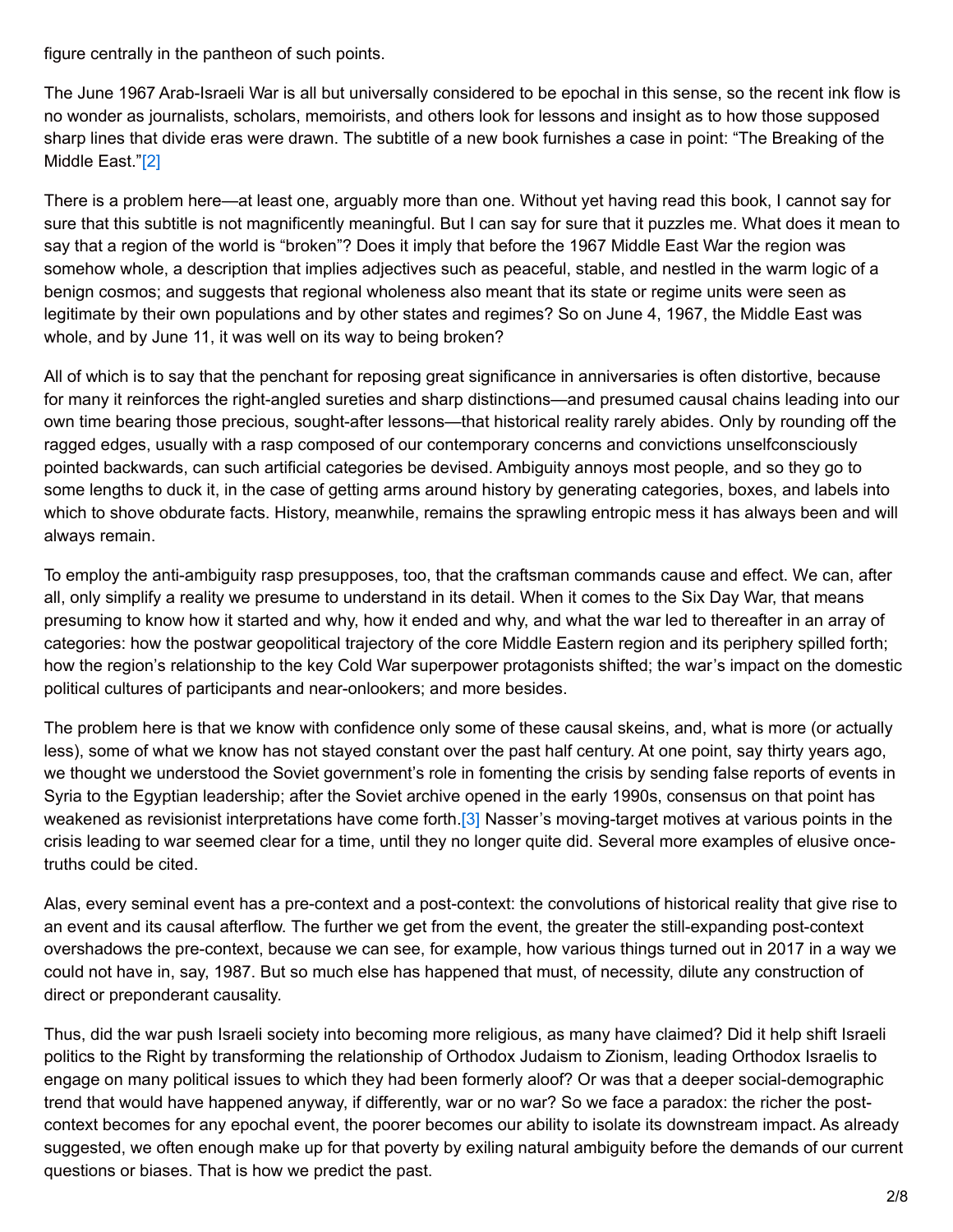Scholars do try to isolate causal threads, of course, but differently because intellectual business models, so to speak, differ. Historians tend to seek out particularities; political scientists tend to search for general rules. Historians like their rocks fresh and jagged; political scientists like theirs rounded by patterns that flow through time. Each to their own intellectual aesthetic.

And the rest of us? How do we chase truth in history? Consider that if you pick up a history book and a memoir old enough to serve as an adjunct to it, you will have in your hands two different perspectives on the political world. An international political history of the 1930s written in the 2010s will take a passage of reality—say about the British, French, and American reaction to the 1935 Italian aggression against Ethiopia—and might spend two sentences or perhaps a paragraph on it. A memoir written in the 1950s by someone actually involved in debating and shaping that reaction will read very differently, recalling details, sideways connections to other issues, and nuances of policies and personalities bound to be lost in a general text if it aspires to be less than 10,000 pages long. In a history book such a mid-level event is likely to be framed as a consequence of larger forces that were leading to more portentous happenings (say, World War II); in a memoir it is more likely to be framed as both illustration of a synthetic historical moment, akin to a *zeitgeist* that is fully felt but is recalcitrant to reductionist analysis, and partial cause of what came after. Which do we read; which do we trust?

The answer is both, and wholly neither. How will the Six Day War figure in history books fifty years from now? There's no way to know, because it will depend at least as much on what happens between now and then as it will on what happened in May and June 1967. But one thing we do know: As the post-context of the war doubles, the thinness and sameness of the description will grow, and be of little help in understanding how the main actors involved saw their circumstances. It will lose a sense of human verisimilitude. Details invariably give way to theme, and narratives grow shorter even as their truth claims grow larger. The thickness of memoirs will retain that sense of human verisimilitude. But what they provide in terms of broader context may suffer from too narrow an authorial aperture, and perhaps a bad memory in service to ego protection, if not other incidental causes of inaccuracy. As with many aspects of life, intellectual and otherwise, tradeoffs spite us in our search for clarity.

<span id="page-2-0"></span>The point of all this? Anniversaries are shiny. They attract a lot of attention, much of it self-interested and sentimental enough to lure some people into excessive simplifications if not outright simplemindedness. If someone will bait the hook, someone else will swallow it. We witnessed exactly such a spectacle not long ago at the 100<sup>th</sup> anniversary of Sykes-Picot, and we'll see it again a few months hence with the 100<sup>th</sup> anniversary of the Balfour Declaration.[\[4\]](#page-7-3) But as Max Frankel once said, "simplemindedness is not a handicap in the competition of social ideas"—or, he might have added, historical interpretations. If it gets you on TV talk shows to sell your book, no form of simplification is liable to remain out of bounds these days. After all, what is fake history if not a collection of aged fake news?

### **Shining On**

Never mind all that: I want people to read this essay, so rest assured that I know what happened and why, and what it all means even down to today. And now that I have donned sequins and glitter, I can be almost as brief and punchy as I am shiny, as is the current custom.

What did the war mean for the region? Plenty. It proved to remaining doubters that the Arabs could not destroy Israel by conventional force of arms. It helped establish Israel's permanence in the eyes of its adversaries, the world at large, and, to an extent, in the eyes of its own people. That changed Israel's domestic political culture. It no longer felt to the same extent like a pressure-cooking society under constant siege, and that, along with demographic and other subterranean social trends, ironically loosened the political grip of Israel's founding generation of leaders, and the Labor Party. Less than a decade after the war Revisionist Zionists came to power for the first time, and now, fifty years later, Israel has the most rightwing government in its history. Did the Six Day War directly cause that? Of course not; but it was one of many factors that steered Israeli politics toward its current circumstances.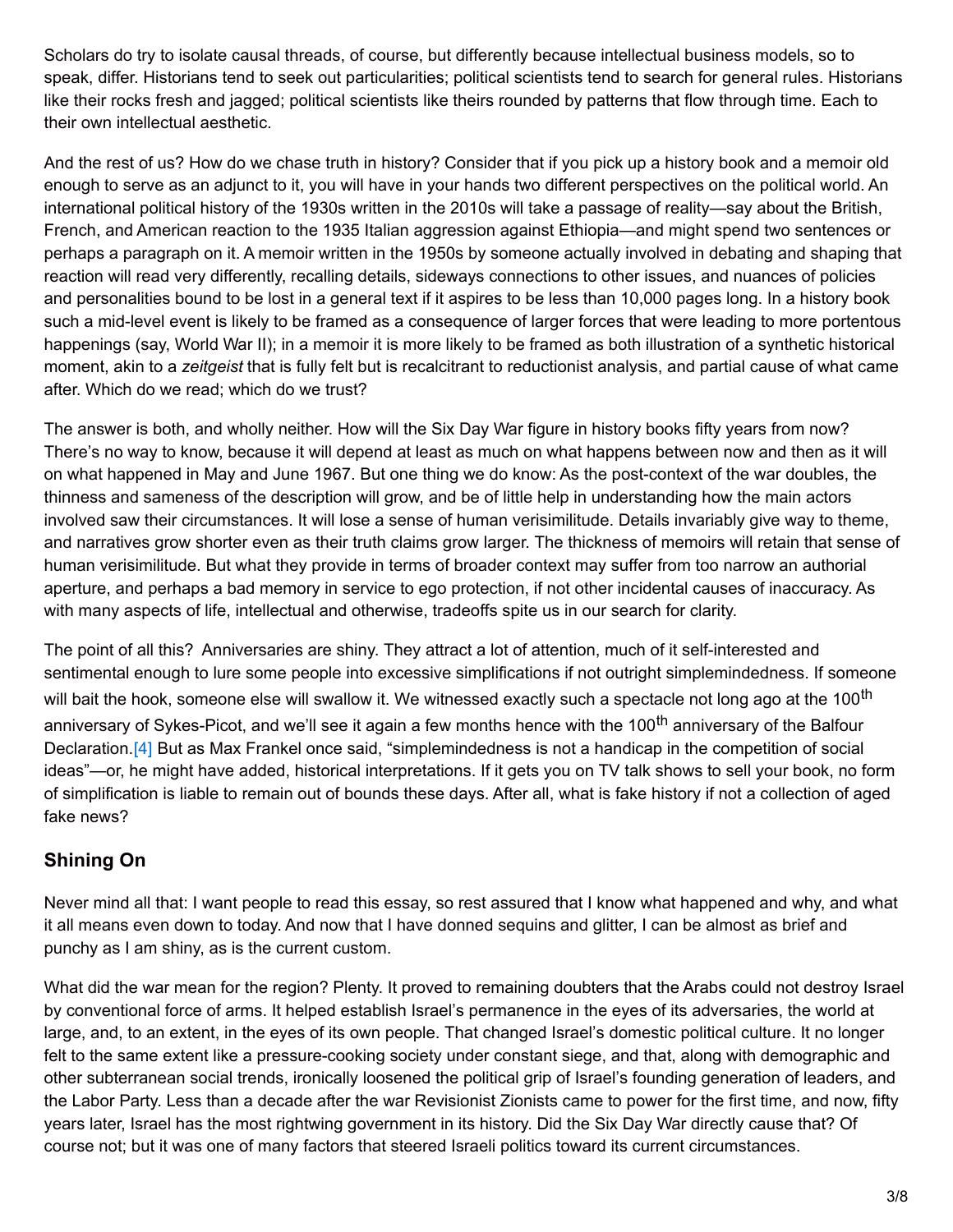The war also began the occupation, first of Golan, the West Bank, and Gaza—in time a bit less of Golan and not of Gaza at all. If you had told typical Israelis in the summer of 1967 that fifty years later the West Bank would still be essentially occupied, neither traded for peace nor annexed, they would have thought you mad or joking. Israel as an independent state was 19 years and a few weeks old on June 5, 1967. The twentieth anniversary of the war in 1987 was about the midpoint of Israel's modern history, half within-the-Green-Line and half beyond it. Now vastly more of Israel's history has passed with the occupation as a part of it. Many more Israelis today cannot remember Israel in its pre-June 1967 borders than can—and that includes the Arabs citizens of the state as well as their ethno-linguistic kin living in the West Bank and Gaza.

In Israel there is a huge open debate, and a constant more private discussion beneath it, as to how the occupation has changed the nature of Israeli society. It is a difficult debate to set premises for, because in fifty years a lot is going to change in any modern society, occupation or no occupation. My view, like that of most Israelis I know, is that the occupation has been significantly corrosive of many Israeli institutions. They would like the occupation to end if it could be ended safely; but increasingly most agree that it can't be, at least anytime soon. The remarkable fact is that, considering the circumstances, the damage to morale and heart, beyond institutions, has not been even worse. Israel's moral realism has proved resilient. But the damage has not been slight, and of course it is ongoing.

As for the Arabs, the war crushed the pretentions of Arab Socialism and of Gamal Abdel Nasser. Within what the late Malcolm Kerr called "the Arab Cold War" it played in favor of the Arab monarchies against the military-ruled republics and hence generally in favor of the West; but it did not guarantee the safety of monarchical rule everywhere: Just 27 months later the Sanusi kingdom in Libya fell to a young army colonel named Muamar Qadaffi. None of the defeated Arab states lost its leader right away: not Nasser in Egypt, or King Hussein in Jordan, or Nurredin al-Atassi in Syria. But by the late autumn of 1970 Nasser was dead and al-Atassi had been displaced by Hafez al-Assad. Rulers also rolled in Iraq, and the very next year, with the British withdrawal from East of Suez, the United Arab Emirates came into being against it own will.

<span id="page-3-0"></span>The war, therefore, was one element—more important in some places than others—in a general roiling of Arab politics (and I haven't even mentioned stability-challenged zones like Yemen and Sudan), those politics being preembedded, so to speak, in generically weak states (again, some more than others)[.\[5\]](#page-7-4) Not that Arab politics was an oasis of serenity before June 1967 either, as a glance at post-independence Syrian history will show. Indeed, the contention that the Six Day War, by hollowing out the pretensions of secular Arab nationalism for all to see, presaged the "return of Islam" with which we and many others struggle today is both true and overstated—in other words, too shiny. The frailties of secular nationalism among the Arab states preceded the war and would have multiplied on account of any number and kind of failures to come, war or no war.

In any event, the political impact of the Arab loss was mitigated by the "Palestine" contradiction that then lay at the heart of Arab politics. "Palestine" was, and remains to some extent, a badge of shame, for it epitomizes the failure of the Arab states to achieve its goals. Yet it is only a badge; the persistence of the conflict, sharply inflected by the 1967 loss, has served as a *raison d'être* for most ruling Arab elites, their unflagging opposition to Israel as a symbol of legitimacy. In the parlous context of inter-Arab politics, too, the conflict has served as the only thing on which all the Arab regimes could symbolically unite. Non-democratic Arab elites have used the conflict both as a form of street control internally, and as a jousting lance in their relations with other Arab states.

Yet by far the most important consequence of the Arab defeat in 1967 was to free the Palestinian national movement from the clutches of the Arab states. The theory before June 1967 was that the Arab states would destroy Israel in a convulsive, epic war, and then hand Palestine over to the Palestinians. The hysteria that overtook the Arab street leading to war shows how widespread this theory was, and the war itself showed how hollow a promise it was. So the Palestinians took matters into their own hands for the first time, seizing control of the Palestine Liberation Organization from its Egyptian sponsors and reversing the theoretical dynamic of liberation: Palestinians would liberate Palestine, and that victory would supercharge and unify the Arabs to face the hydra-headed monster of Western imperialism. The key bookends of this transformation as it manifested itself in Arab politics writ large were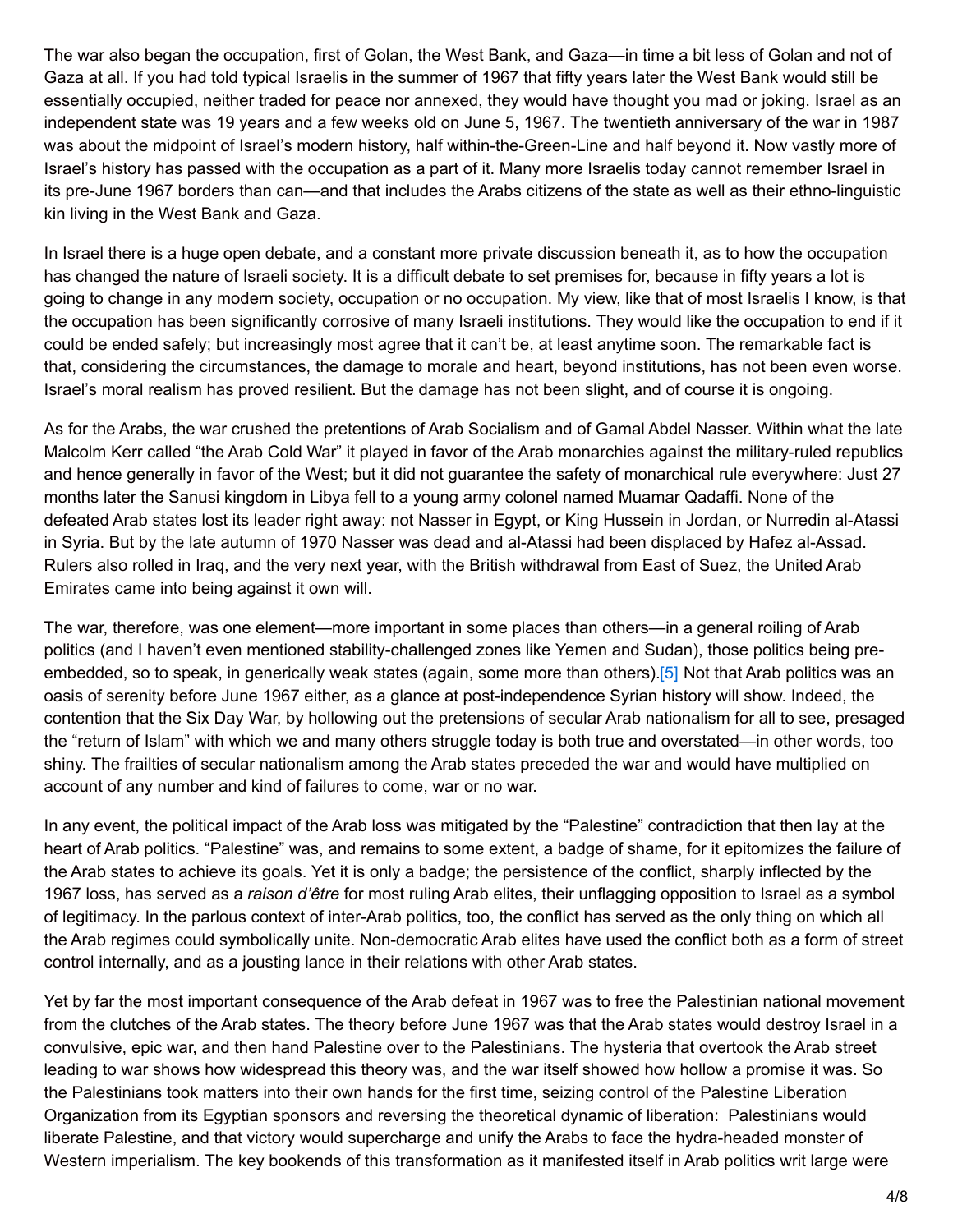the Rabat Arab Summit of 1974, which passed responsibility for "occupied Palestine" from Jordan to the PLO, and the 1988 decision by King Hussein to formally relinquish Jordan's association with the West Bank, which it had annexed and ruled for 18 years after the 1949 Rhodes Armistice agreements.

But how would the Palestinians themselves, led by the new and authentic PLO, liberate Palestine? They had in mind a revolutionary people's war, an insurrection focused on the territories Israel newly occupied. It took its inspiration from lukewarm Maoism and its example from the Vietcong. The attempted insurrection in the West Bank failed miserably and rapidly; terrorist attacks mounted from east of the Jordan and across the border with Egypt became the next tactical phase as Palestinian nationalism's organizational expression fractured. In time, Palestinian use of contiguous lands in Jordan and later in Lebanon to launch repeated terror attacks against Israeli civilians sparked civil wars in both countries. It did not bring about the "liberation" of even one square centimeter of "Palestine."

Terrorism, however, did put the Palestinian issue "on the map" for much of the world, and now, fifty years later, Palestinians can have a state if their leaders really want one and are prepared to do what it takes to get it—the evidence so far suggesting that they don't, and won't. Nevertheless, looking back from fifty years' hindsight, the Six Day War was about the best thing that could have happened for the Palestinians; that fact that they have not consolidated that windfall politically is their own doing, but everyone's tragedy.

As to terrorism, it is true that the pusillanimous behavior of many governments in the 1970s, including some allied in NATO to the United States, helped the PLO shoot, bomb, and murder its way to political respectability. So one might venture that by helping to show that terrorism post-Six Day War can work at least to some extent, these governments bear some responsibility for the metathesis of nationalist, instrumentalist terrorism into the massmurder apocalyptical kind we have witnessed more recently with al-Qaeda and ISIS. To me it's another in a series of shiny arguments, more superficially attractive than fully persuasive. It is not entirely baseless, however.

But far more important than what the war did for the thinking of the Palestinians was what it did *to* the thinking of the Arab state leaders whose lands were now under Israeli occupation: Egypt, Jordan, and Syria. Before the war, Arab support for "Palestine" was highly theoretical, highly ineffectual, and in truth amounted merely to a symbolic football the Arab regimes used to compete with one another in the ethereal arena of pan-Arab fantasies. Now, suddenly, the core national interests of three Arab states—including the largest and most important one, Egypt—became directly and ineluctably entwined with the reality as opposed to the symbol of Israel.

The Egyptians, particularly after Nasser's death brought Anwar el-Sadat to power, got downright pragmatic. Israel had something these three states wanted—chunks of their land. And the Egyptian and Jordanian leaderships, at least, knew that a price would have to be paid to redeem that pragmatism. Complications aplenty there were, as anyone who lived through the dozen years after the 1967 War knows well. Nevertheless, this critical divide among the Arabs—between state leaders who could afford to remain only symbolically engaged and those who could not shaped inter-Arab politics then and still does to some degree today. First Egypt in March 1979 and then Jordan in October 1994 paid the price and made peace with Israel. It seemed like forever passed between June 1967 and March 1979, but it was less than a dozen years—quick by historical standards.

While Egypt recovered the entire Sinai through its peace arrangement with Israel, Jordan did not recover the West Bank. The war had shifted the political demography of the Hashemite Kingdom, sending more Palestinians to live among East Bankers—some now refugees twice over and some for the first time. The consequence was to intensify Jordan's internalization of its problem with Palestinian nationalism: It had lost land but gained souls whose fealty to the monarchy was presumably weak. The benefit of peace to Jordan in 1984, and hence its main purpose from King Hussein's point of view, was therefore not to regain territory but to strengthen the stake that both Israel and the United States had in Jordan's stability in the face of future challenge from any quarter, internal and external alike.

Syria, do note, did not follow the Egyptian and Jordanian path to peace, and so the Golan Heights remain for all practical purposes part of Israel. The reasons have to do with the complex sectarian demography of the country, and specifically with the fact that since 1970 Syria has been ruled by a minoritarian sect in loose confederation with the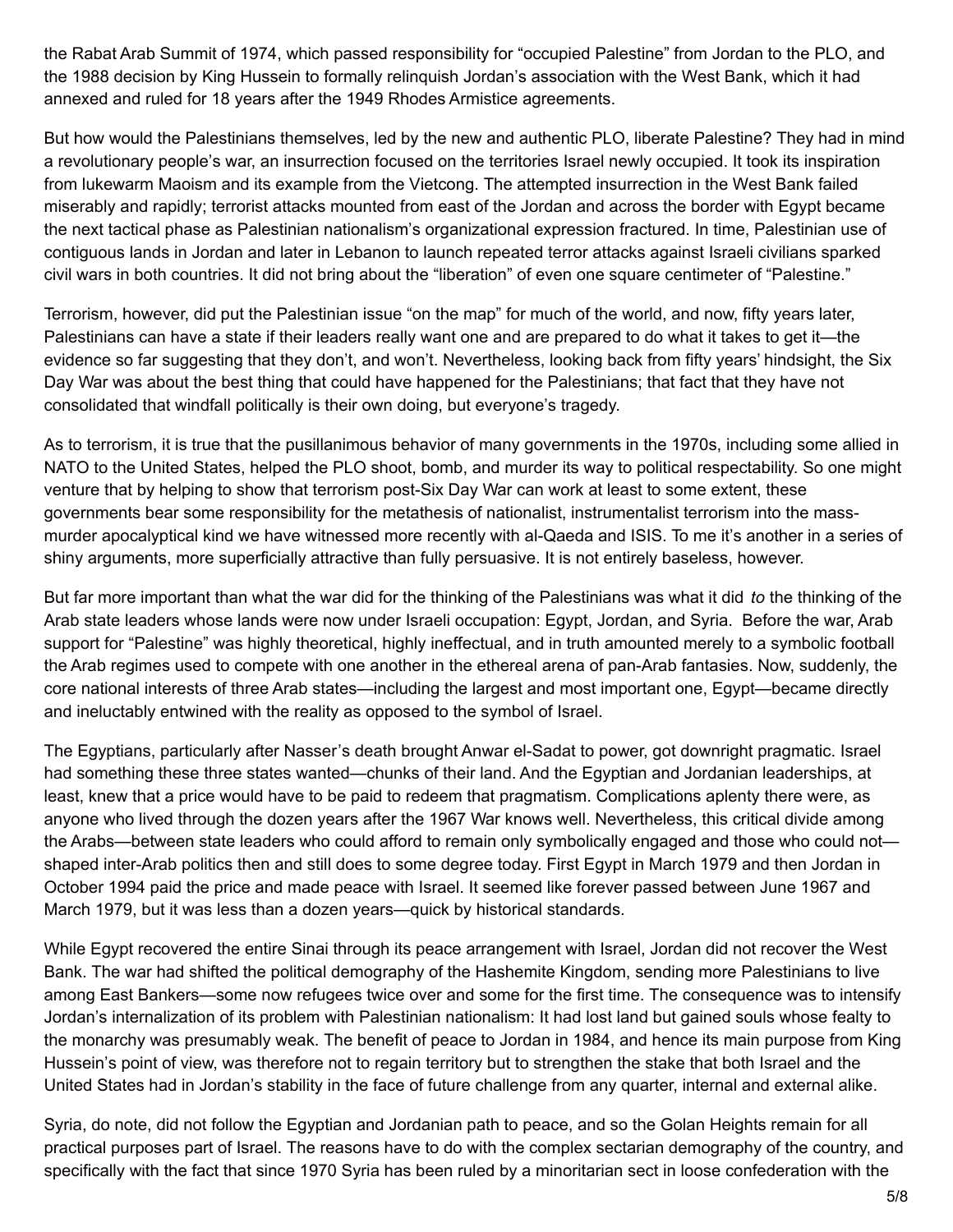country's other non-Sunni minorities. The Alawi regime has needed the symbolic pan-Arab mantle of the Palestinian cause more than any other Arab state, particularly as one with a border with Israel. Regime leaders anyway did not consider the Golan to be their sectarian patrimony, but more important, peace and normalization seemed to the Syrian leadership more of a threat to its longevity (and to its ability to meddle in Lebanese affairs) than a benefit. Now that Syria as a territorial unit has dissolved in a brutal civil war, the legacy of 1967 has been rendered all but moot.

Does that mean that Egypt and Jordan essentially sold out the Palestinians, making a separate peace? Well, much political theater aside, yes. But they really had no choice, and not selling out the Palestinians would not have gained the Palestinians what they wanted anyway. That, in turn, left the Palestinians with little choice. Eventually, the PLO leadership also decided to "engage" Israel directly, but without giving up what it still called the "armed struggle."

Its partial pragmatism, tactical in character, gained the PLO a partial advance for the Palestinians through the truncated Oslo process: a kind of government with a presence in Palestine; some "police" under arms; a transitional capital in Ramallah; wide international recognition; and more. Withal, the "territories" remain under Israeli security control, and the Palestinian economy (jobs, electricity grid, water, and more) remains essentially a hostage to Israel's.

This has given rise to perhaps the most underappreciated irony in a conflict replete with them: First Israel internalized the Palestinian nationalist problem in June 1967 by occupying at length the West Bank and Gaza, and then the PLO internalized its Israel problem by drifting via Oslo into essential dependence on Israel for basic sustenance and even security support (against Hamas, for example). Note that it was hard for Israel to bomb PLO headquarters in Tunis in October 1985, but very easy to send a tank column into downtown Ramallah ten years later. It's all so very odd, you may think, but there you have it.

## **The Bigger Picture**

Now to the larger, international scene. What the Six Day War showed was that Soviet patronage of the Arabs and arms sales to them could deliver neither victory to the Arabs nor reflected advantage for the Soviet Union. This devalued the allure of Soviet regional overtures reassured the Western-oriented Arab regimes and hence played directly into the portfolio of U.S. and Western interests: keep the Soviets out, the oil flowing, and Israel in existence (the latter construed at the time as a moral-historical obligation, not a strategic desideratum).

The Johnson administration figured the essence out, which is why in the aftermath of the war it did not do what the Eisenhower administration did after the Suez War of 1956: pressure Israel to leave the territories it had conquered in return for promises that, in the event, turned out to be worthless. It rather brokered a new document—UNSCR 242 calling for withdrawal from territories (not "the" territories) in return for peace.

But it was not until the War of Attrition broke out in 1969 around and above the Suez Canal—a direct follow-on to the Six Day War—that the new Nixon administration codified in policy this basic strategic understanding. To prevent and if possible roll back Soviet inroads in the Middle East, the U.S. government would guarantee continued Israeli military superiority—that was the start of the major U.S. military supply relationship to Israel that endures today (the younger set may not know it, but Israel won the Six Day War with a French-supplied air force). In short, nothing the Soviets could supply or do would help the Arabs regain their lands or make good their threats. The events of the Jordanian Civil War in September 1970, and the way Nixon administration principles insisted on interpreting and speaking about that civil war, only deepened the conviction and the anchors of the policy.

On balance, the policy worked well, despite one painful interruption. By July 1972, President Sadat had sent a huge Soviet military mission packing out of Egypt, and was all but begging the United States to open a new relationship. Egypt had been by far the most critical of Soviet clients in the Middle East, and Sadat's *volte face* represented a huge victory for U.S. diplomacy. Alas, neither the victory-besotted Israelis nor the increasingly distracted Americans paid Sadat the attention he craved—so he taunted the Soviets to give him just enough stuff to draw Jerusalem and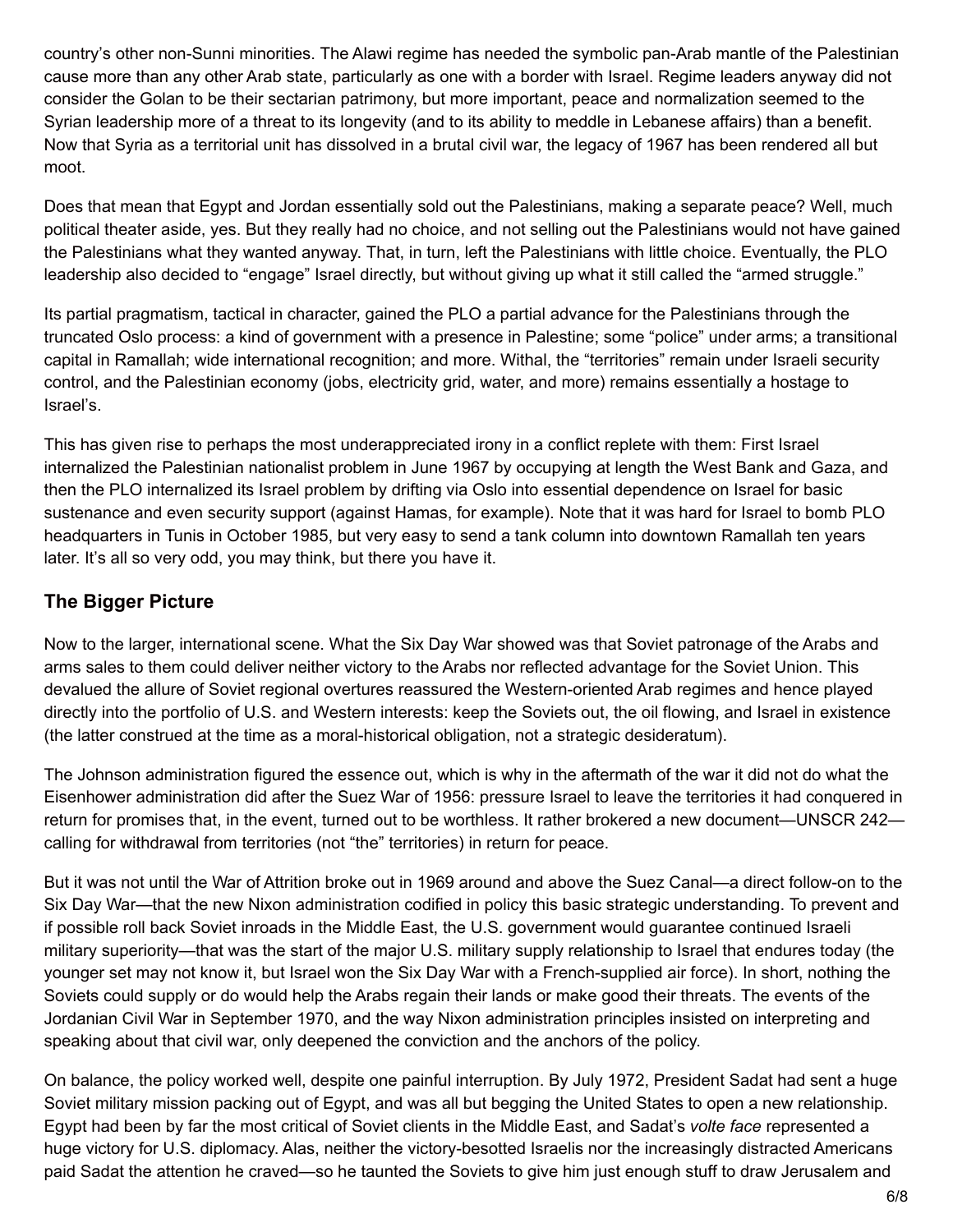Washington's eyes his way: He started a war in October 1973. This also worked, leading as already noted to the March 1979 peace treaty—a geopolitical and psychological game-changer in the region and, ultimately, beyond.

<span id="page-6-0"></span>For most practical purposes, Israel's role as an effective proxy for U.S. power in the Middle East endured through the end of the Cold War, although its benefits paid out quietly, more often than not in what trouble it deterred as opposed to actively fought[.\[6\]](#page-7-5) And the Israeli-Egyptian relationship—imperfect as it may be—still endures as a guarantee that there can be no more Arab-Israeli conventional wars on the scale of 1967 or even 1973. These are both, at least partially, strategic achievements born of the conjoining of Israeli power and American diplomacy, and it bears mentioning—these are achievements that were constructed and made to endure pretty much regardless of the state of play in Israel's relations with the Palestinians.

Obviously, the end of the Cold War put paid to the structure of this regional American strategy, its logic dissipated through victory. In that sense, the larger global strategic impact of the Six Day War ended when the Berlin Wall fell. While Israel remains a strategic partner of the United States in the post-Cold War environment, largely through intelligence sharing and other activities, its value as strategic proxy diminished as the focus of U.S. concerns moved east, toward Iraq and the Gulf. In the 1991 Gulf War, for example, Israel through no fault of its own became a complication for American policy—a target set for Iraqi scuds—not an asset, such that the U.S. government pleaded with its Israel counterpart *not* to use its military power against a common foe.

Amid the sectarian and proxy wars of the present moment in the region, Israeli arms lack any point of political entrée that can aid U.S. policy. Even when it comes to counterterrorism efforts, Israeli intelligence is indeed valuable but we will not see Israeli special forces attacking *salafi* terrorist organizations far from home. The last thing Israel needs is to persuade still more murderous enemies to gaze its way.

Only if the two parties come to focus on a common enemy—never the case during the Cold War, by the way, when for Israel the Arabs were the threat and for the United States the Soviets were the threat—could a truly robust U.S.- Israeli strategic partnership be born anew. And that common enemy, which could bring in also many Sunni Arab states and possibly Turkey as well, is of course Iran. But we are now very deep into the post-context of the Six Day War, more than six degrees of separation from any plausible causal skein leading back to June 1967.

## **A Smaller Picture**

The war affected the political and social-psychological condition not only of state actors but of some others as well. As the Middle East crisis deepened in May 1967, I was a (nearly) 16-year old Jewish high school student in the Washington, D.C. area. Just like every American who was of age in November 1963 can remember where they were and what they were doing when they heard that President Kennedy had been assassinated, I suspect that just about every Jew of age anywhere in the world in May and June of 1967 can remember where they were and what they were doing when they heard that the war had started, and how they felt when it had ended.

We had been frightened, and afterwards we were relieved and even elated. It turned out that a lot of what we thought was true about the state of affairs at the time was incorrect. That was hardly a unique experience, but more important, over time the effects of the Six Day War on American Jewry and other Jewish communities outside Israel were dramatic—and the triangular relationship between Israel, American Jewry, and the United States has never since been the same[.\[7\]](#page-7-6)

<span id="page-6-1"></span>Figuring it all out has borne its own challenges, surprises, and disappointments. Those on all three sides who thought they knew what was going on—who was dependent on whom, who could count on whom, who had political leverage over whom, and so on—learned better, often the hard way. But none of this has involved armies with modern weapons and high-level state diplomacies interacting; no, it is *truly* complicated and tends to generate narratives that are very, very shiny—so let's just leave it at that.

### **If You Pick Up the Gun, You Roll the Dice**